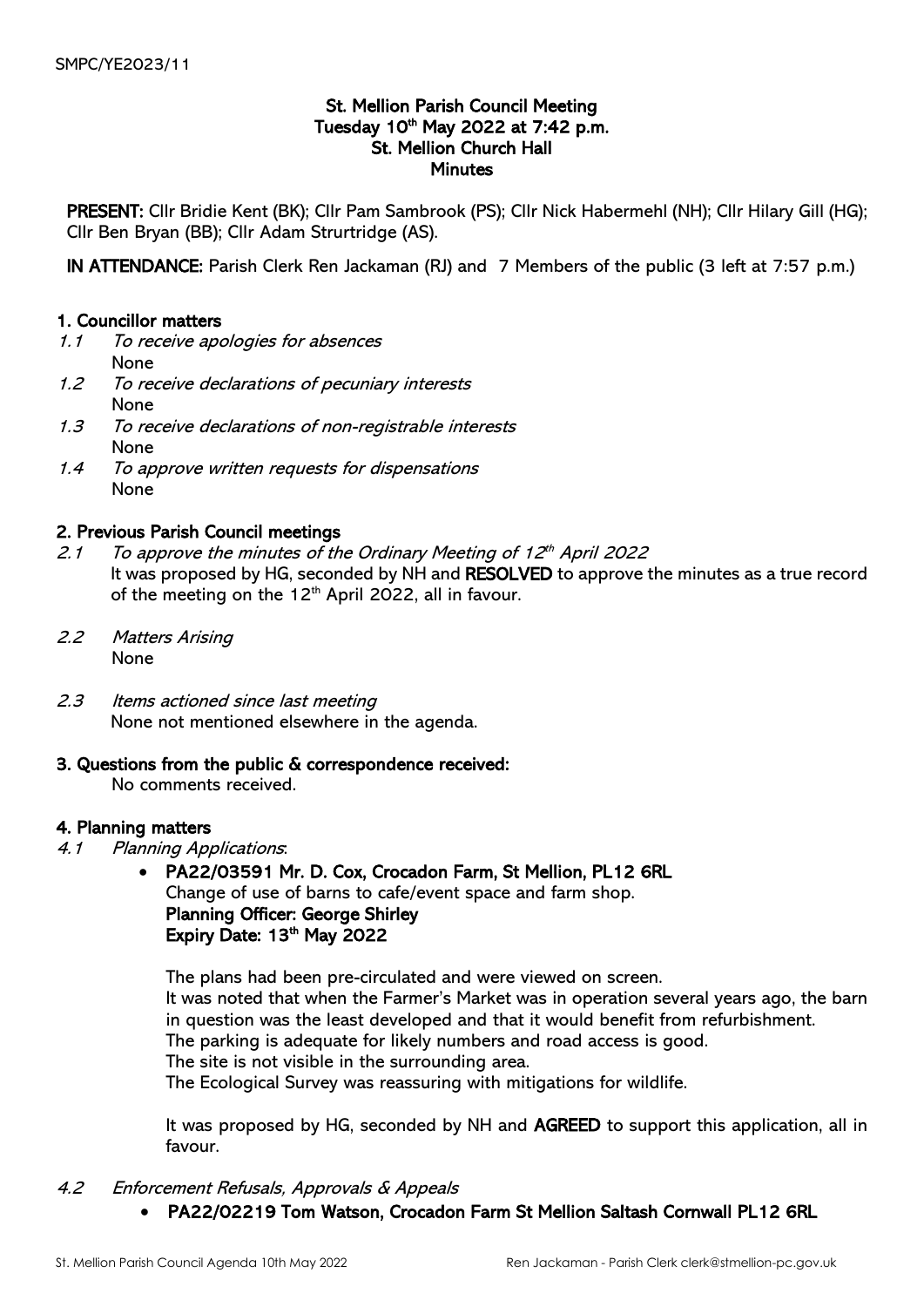To provide a three phase electricity connection to the above address (approximately 600 metres supported by existing wooden poles 45KJJ1 through to 4KJJ8 (8 poles). Status: Approved

### • PA22/03406 Mr Dafydd Hollyman, 2 Keason Hill St Mellion Cornwall PL12 6UU

Proposed works to existing garage to include: - Side extension to provide new stair access to new first floor accommodation. - Replace existing roof with new 45 deg. pitch roof and raised to accommodate new bedroom space with ensuite shower room within roof void along with new front facing dormer. - new installation of solar PV panels to rear section of roof. - Minor internal alterations to existing garage space.

Status: Approved with conditions

- 4.3 Other Planning Matters
	- Neighbourhood Development Plan Working Group update There has been a delay in working group meetings due to Covid 19 amongst members, nothing to report at present.

### 5. Highway & Transport

5.1 Update on reported items

Will Glassup to seek funding from Cornwall Council for the cutting and maintenance of the area south of the Millennium Bench and to repair the fence. This is unlikely to be possible in time for the Jubilee. It's a dangerous section of road for Cormac to work on and will require two way traffic lights and Roadspace booked with Cornwall Councils Streetworks Team.

Will Glassup has asked the Steward for an update on the issue of uneven payments outside the Old Post Office.

Suggest if possible that works to be carried out at pt9143 once transfer has taken place, should be coordinated with the above works to allow for one period of disruption.

## 6. Council Property & Assets

6.1 Any issues reported None reported

### 7. Project Updates

7.1 Proposed siting of northbound village bus shelter on pt9143:

Update from Savilles - the transfer document is out for signature. The Charity Act report is being finalised and the requisite church notices served on the PCC and vicar.

## ACTION: update CORMAC and Transport Cornwall on pt9143 and coordination of roadworks mentioned in 5.1 above.

7.2 Platinum Jubilee Celebrations 2022

A follow up meeting took place at the Church Hall on the 25<sup>th</sup> April and all appears to be in order. Notes from this meeting are attached as Appendix One.

The Jubilee mugs have arrived.

Confirmation and ratification of expenditure for an order of 100 medium pasties from Over the Top Pasties for the Big Lunch, at a charge of £3.30 each, totalling £330.

It was proposed by NH, seconded by AS and AGREED to approve the expenditure of £330 to provide free pasties at the Jubilee Big Lunch.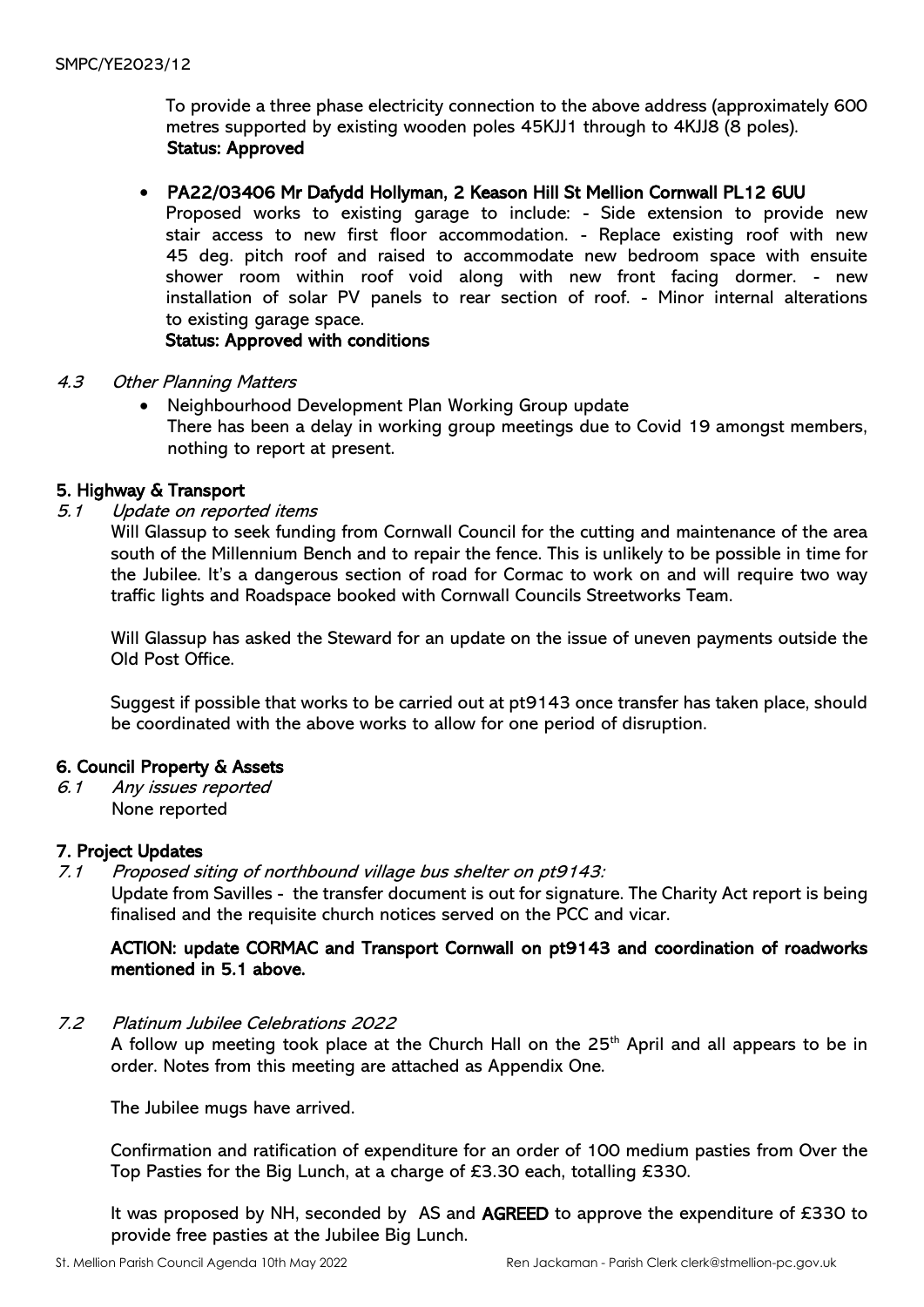There will be expenditure on June payment schedule, under de minimus of  $£100$  printing up posters and flyers to advertise the events.

Pre-Jubilee Litter pick to be undertaken on Saturday 28<sup>th</sup> May, commencing at 10 a.m.

## ACTION: RJ to register the Litter Pick with Clean Cornwall.

#### 8. Parish Council Governance

No issues.

### 9. Parish Council finances

9.1 To approve monthly payment schedule for May 2022

| St.<br><b>Mellion</b><br>Parish<br>Council           |                     |                   |                                                                         |               |                 |
|------------------------------------------------------|---------------------|-------------------|-------------------------------------------------------------------------|---------------|-----------------|
| <b>Schedule</b><br>Payment<br><b>REVENUE Account</b> |                     |                   |                                                                         |               |                 |
| <b>DATE: May 2022</b>                                |                     |                   |                                                                         |               |                 |
|                                                      |                     |                   |                                                                         |               |                 |
| <b>PAYEE</b>                                         | <b>Invoice Date</b> | Invoice $#$       | <b>Description</b>                                                      | <b>Amount</b> | Payment<br>Type |
| R Jackaman                                           | n/a                 | n/a               | and Reim-<br>Clerk Salary<br>bursements                                 | £531.54       | <b>BACS</b>     |
| Angela Greenhough                                    | 30/04/2022          | 3594              | <b>Payroll Services</b>                                                 | £11.83        | <b>BACS</b>     |
| Zurich                                               | 13/04/2022          | 514358038         | <b>Insurance Renewal</b>                                                | £653.71       | <b>BACS</b>     |
| <b>Printkick Ltd</b>                                 | 26/04/2022          | AAAQ25541         | 72 x Jubilee Mugs                                                       | £306.24       | <b>BACS</b>     |
| Western Web                                          | 29/04/2022          | 23124             | Domain and website host-<br>ing renewal                                 | £120.00       | <b>BACS</b>     |
| $\delta$<br>Hawken<br>Dawe,<br>Dodd                  | 03/05/2022          | D <sub>1441</sub> | <b>Internal Audit Fee</b>                                               | £408.00       | <b>BACS</b>     |
| Over the Top Pasties                                 | 09/05/2022          | $Inv-0122$        | 300 pasties for Jubilee Big<br>Lunch                                    | £330.00       | <b>BACS</b>     |
| <b>NEST</b>                                          | n/a                 | n/a               | Employee<br>Employer<br>$+$<br>contribution<br>clerk's<br>to<br>pension | £42.33        | <b>DD</b>       |
| <b>Unity Bank</b>                                    | n/a                 | n/a               | Service Charge                                                          | £18.00        |                 |
| <b>TOTAL</b>                                         |                     |                   |                                                                         | £2,421.65     |                 |

It was proposed by PS, seconded by NH and RESOLVED to approve the payment schedule for May 2022.

RJ requested that signatories access online banking as soon as possible after the meeting to authorise the above payments.

## 9,2 Quarterly Review (end of year)

The Quarterly Review spreadsheet had been pre-circulated and was shown on screen.

It was proposed by PS, seconded by NH and RESOLVED to approve the end of year quarterly review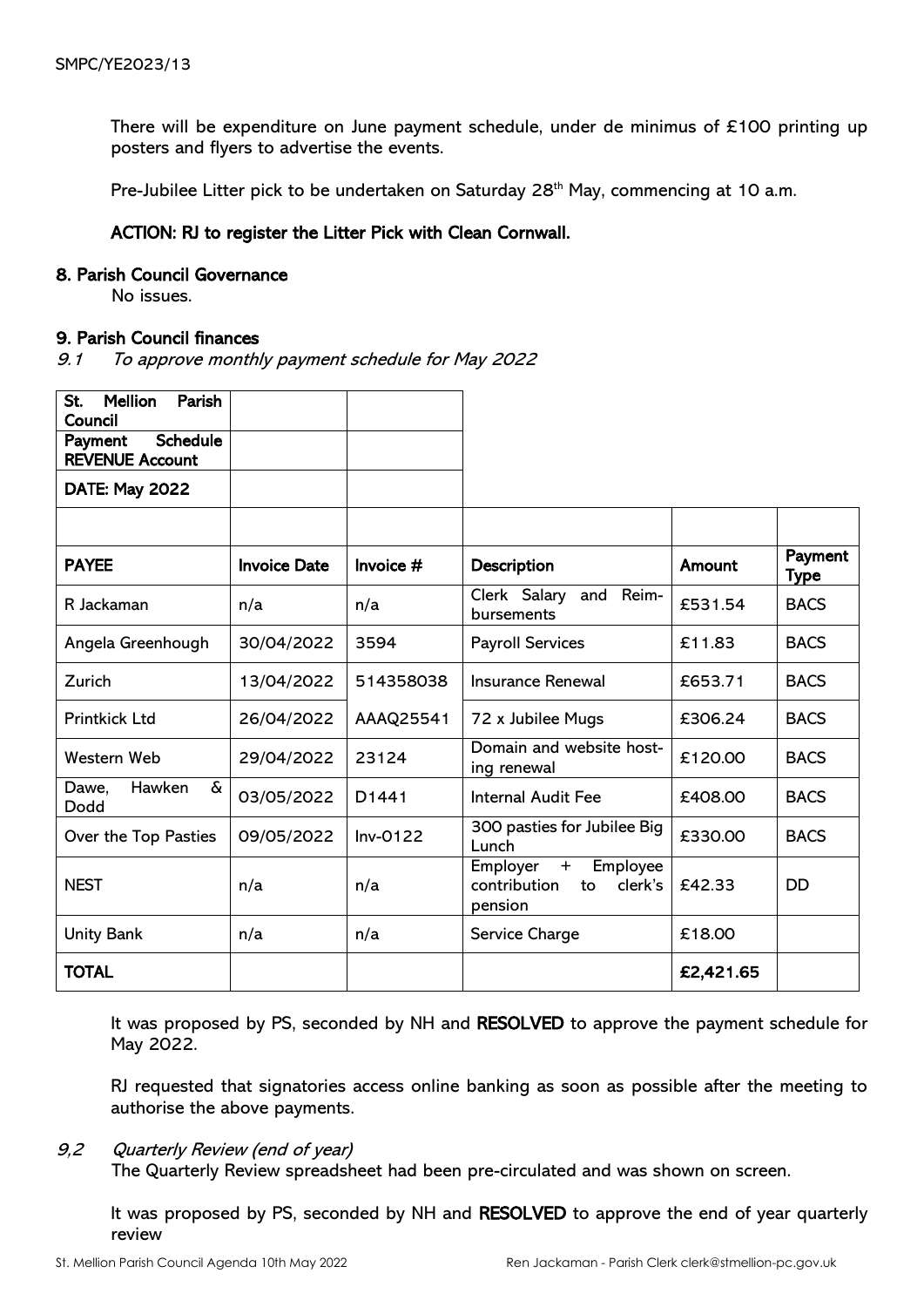### 9.3 Defibrillator Funding (SMPRA)

BK has received a letter from SMPRA requesting that the ongoing rental costs of the second defibrillator on Dunstan Lane (the payment to acquire this defibrillator having been made by SMPRA). This would involve an increase amount of reserved funds in future budgets to allow for the payment of the rental fee when it becomes due at the end of the first 4 year term.

It was noted that there are areas of the parish where an AED is still inaccessible and it would be recommended that provision of such should be added to the NDP.

It was proposed by BK, seconded by NH and AGREED that the ongoing rental costs of the second AED unit on Dunstan Lane to be paid by St. Mellion Parish Council, five in favour, one against, motion carried.

#### 10. Items for next Parish Council meeting agenda

- Quarterly Review
- Jubilee Debrief
- Asset Checks

### 11. Date and time of next meeting 14<sup>th</sup> June 2022 at 7:00 p.m. in the Church Hall.

Meeting closed at 8:36 p.m